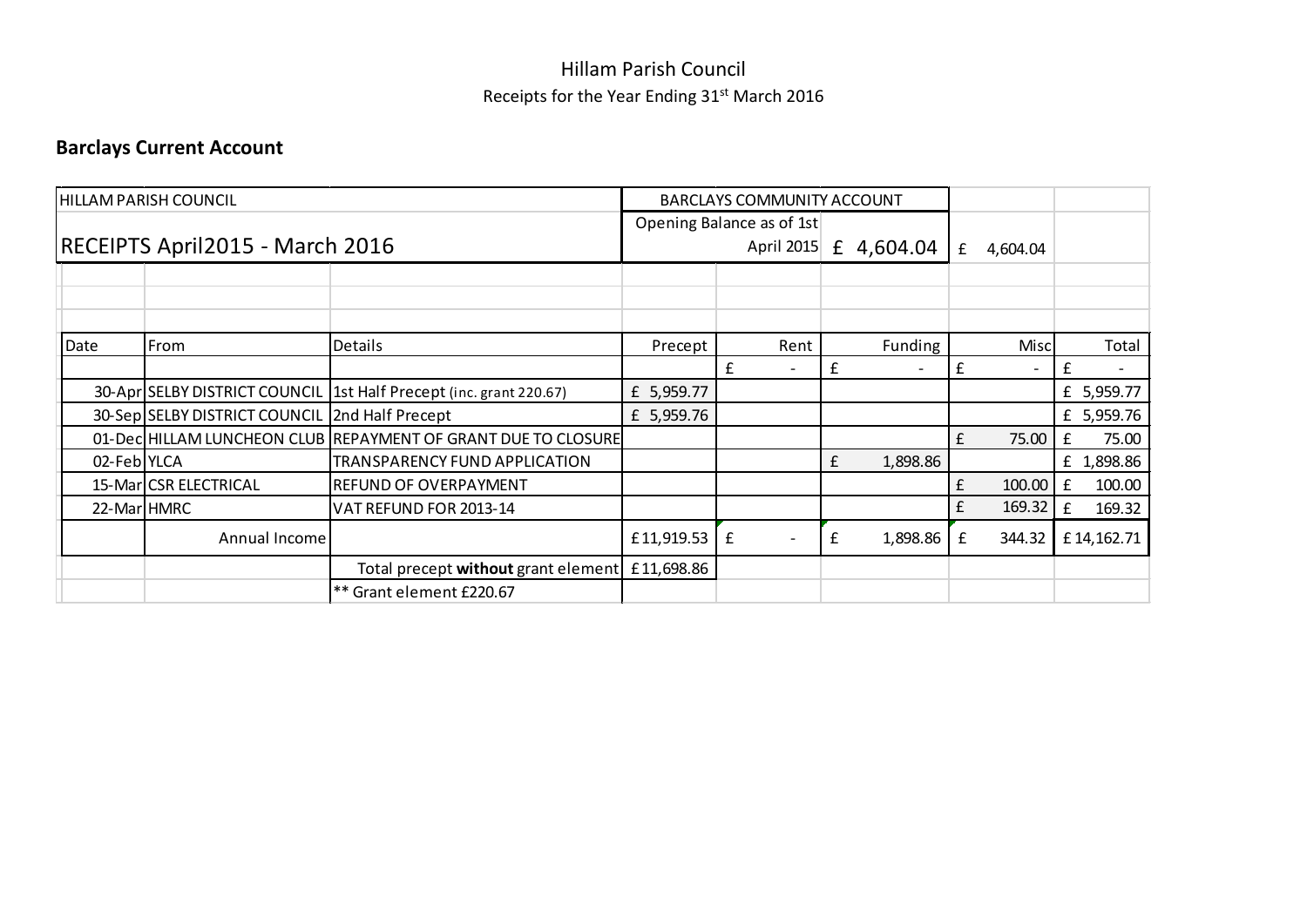## Hillam Parish Council Payments for the Year Ending 31st March 2016

## Barclays Current Account

|             |                   | <b>HILLAM PARISH COUNCIL</b>        | <b>BARCLAYS COMMUNITY ACCOUNT</b>                |        |                          |              |           |   |                |                                                 |                          |              |             |              |                          |                    |              |              |            |
|-------------|-------------------|-------------------------------------|--------------------------------------------------|--------|--------------------------|--------------|-----------|---|----------------|-------------------------------------------------|--------------------------|--------------|-------------|--------------|--------------------------|--------------------|--------------|--------------|------------|
|             |                   | PAYMENTS April2015 - March 2016     | Opening Statement Balance as of 1st April 2015 £ |        |                          |              | 4,604.04  |   |                | Closing Balance as of 31st March 2016 £6,679.95 |                          |              |             |              |                          |                    |              |              |            |
|             |                   |                                     | Minus cheques not yet presented from 2014-15 £   |        |                          |              | 2,302.25  |   |                | Add all cheques not presented from 2015-16      |                          |              |             |              | £6,908.55                |                    |              |              |            |
|             | <b>April 2015</b> |                                     |                                                  |        |                          |              |           |   |                |                                                 |                          |              |             |              |                          |                    |              |              |            |
| Date        | CHQ NTo           |                                     | Details                                          | Salary |                          | Admin.       |           |   | Maintenance    | Training                                        |                          |              | Room Hire   | Misc.        |                          | Total              |              | VAT          |            |
|             |                   | Bought forward                      |                                                  |        |                          |              |           |   |                |                                                 |                          |              |             |              |                          |                    |              |              |            |
| 01-Apr 1458 |                   | MONK FRYSTON PARISH COUNCIL         | <b>GRASS CUTTING</b>                             |        |                          |              |           | £ | 293.50         |                                                 |                          |              |             |              |                          | £                  | 293.50       | l £          |            |
|             | 1459              | MONK FRYSTON PRESCHOOL              | <b>DONATION</b>                                  |        |                          |              |           |   |                |                                                 |                          |              |             | £            | 300.00                   | £                  | 300.00       |              |            |
|             |                   | 1460 J SADLER                       | <b>CHAIRMAN EXPENSES</b>                         |        |                          | £            | 48.71     |   |                |                                                 |                          |              |             |              |                          | £                  | 48.71        |              |            |
|             |                   |                                     | APRIL TOTAL £                                    |        | $\overline{\phantom{a}}$ | £            | 48.71     | £ | 293.50 £       |                                                 | $\blacksquare$           |              |             | £            | 300.00                   | $\mathbf f$        | 642.21       | £            |            |
|             |                   |                                     | <b>Annual Total</b>                              | £      | $\sim$                   | £            | 48.71 $E$ |   | $293.50$ £     |                                                 | $\sim$                   | £            |             | £            | 300.00                   | $\mathbf f$        | $642.21$ £   |              |            |
|             |                   |                                     |                                                  |        |                          |              |           |   |                |                                                 |                          |              |             |              |                          | check              |              | £            | 642.21     |
|             | <b>MAY 2015</b>   |                                     |                                                  |        |                          |              |           |   |                |                                                 |                          |              |             |              |                          |                    |              |              |            |
| Date        | Ref.              | <b>To</b>                           | Details                                          | Salary |                          | Admin.       |           |   | Maintenance    | Training                                        |                          |              | Room Hire   | Misc.        |                          | Total              |              | VAT          |            |
|             |                   | <b>Bought forward</b>               |                                                  | £      |                          | £            | 48.71     | f | 293.50         | £                                               | $\sim$                   | £            |             | £            | 300.00                   | £                  | 642.21       | £            |            |
| 16-May 1461 |                   | <b>HMRC</b>                         | <b>PAYE TAX 4TH OTR</b>                          | £      | 116.40                   |              |           |   |                |                                                 |                          |              |             |              |                          | £                  | 116.40 $E$   |              |            |
|             |                   |                                     | Came & Co Insurance. Year 1 of 3                 |        |                          |              |           |   |                |                                                 |                          |              |             |              |                          |                    |              |              |            |
|             |                   | 16-May 1462 Broker Network Ltd      | year contract                                    |        |                          | £            | 700.63    |   |                |                                                 |                          |              |             |              |                          | £                  | 700.63       |              |            |
|             |                   |                                     | MAY TOTAL £                                      |        | 116.40                   | Ι£           | 700.63 £  |   |                | £                                               | $\overline{\phantom{a}}$ | $\mathbf{f}$ | $\sim$      | $\mathbf{f}$ | $\overline{\phantom{a}}$ | £                  | $817.03$ $E$ |              | $\sim$     |
|             |                   |                                     | Annual Total                                     | £      | 116.40 $E$               |              | 749.34 £  |   | 293.50 £       |                                                 | $\sim$                   | £            | $\sim$      | £            | 300.00                   | f                  | 1,459.24     | $\mathbf{f}$ | $\sim$     |
|             |                   |                                     |                                                  |        |                          |              |           |   |                |                                                 |                          |              |             |              |                          | <b>CHECK</b>       |              | f            | 817.03     |
|             | <b>JUNE 2015</b>  |                                     |                                                  |        |                          |              |           |   |                |                                                 |                          |              |             |              |                          |                    |              |              |            |
| Date        | Ref.              | <b>I</b> To                         | Details                                          | Salary |                          | Admin.       |           |   | Maintenance    | Training                                        |                          |              | Room Hire   | Misc.        |                          | Total              |              | <b>VAT</b>   |            |
|             |                   | <b>Bought forward</b>               |                                                  | £      | 116.40                   | $\mathbf{f}$ | 749.34    | f | 293.50         | £                                               | $\sim$                   | £            |             | £            | 300.00                   |                    | £ 1,459.24   | $\mathbf{f}$ |            |
| 01-Jun 463  |                   | <b>ANDREW CRABBE</b>                | <b>APRIL SALARY</b>                              | £      | 155.35                   |              |           |   |                |                                                 |                          |              |             |              |                          | £                  | 155.35       | $\mathbf{f}$ |            |
| 01-Jun 464  |                   | <b>ANDREW CRABBE</b>                | <b>MAY SALARY</b>                                | £      | 155.35                   |              |           |   |                |                                                 |                          |              |             |              |                          | £                  | 155.35       |              |            |
| $01$ -Jun   | 465               | <b>HILLAM &amp; MF CRICKET CLUB</b> | <b>PAVILLION HIRE</b>                            |        |                          |              |           |   |                |                                                 |                          | £            | 20.00       |              |                          | £                  | 20.00        |              |            |
| 01-Jun 466  |                   | <b>SELBY DISTRICT COUNCIL</b>       | <b>WASTE BIN COLLECTION</b>                      |        |                          |              |           | £ | 248.51         |                                                 |                          |              |             |              |                          | £                  | 248.51       |              |            |
| $01$ -Jun   | 167               | N POWER                             | <b>STREET LIGHT ELECTRICITY</b>                  |        |                          |              |           | f | 970.61         |                                                 |                          |              |             |              |                          | £                  | 970.61       | $\mathbf{f}$ | 46.22      |
| 02-Jun 468  |                   | MF & HILLAM COMMUNITY ASSOC.        | HIRE OF COMMUNITY CENTRE                         |        |                          |              |           |   |                |                                                 |                          | £            | 40.00       |              |                          | $\pmb{\mathsf{f}}$ | 40.00        |              |            |
| 03-Jun 469  |                   | <b>BETTY WRIGHT</b>                 | <b>PLANTS</b>                                    |        |                          |              |           |   | 15.92          |                                                 |                          |              |             |              |                          | £                  | 15.92        |              |            |
|             |                   |                                     | JUNE TOTAL £                                     |        | $310.70$ E               |              |           | f | $1,235.04$ $E$ |                                                 | $\blacksquare$           | £            | $60.00$ $E$ |              |                          | £                  | $1,605.74$ £ |              | 46.22      |
|             |                   |                                     | <b>Annual Total</b>                              | £      | 427.10 $E$               |              | 749.34    | £ | $1,528.54$ £   |                                                 | $\sim$                   | £            | $60.00$ £   |              | 300.00                   |                    | £ 3,064.98   | $\mathbf{f}$ | 46.22      |
|             |                   |                                     |                                                  |        |                          |              |           |   |                |                                                 |                          |              |             |              |                          | CHECK              |              |              | £ 1,605.74 |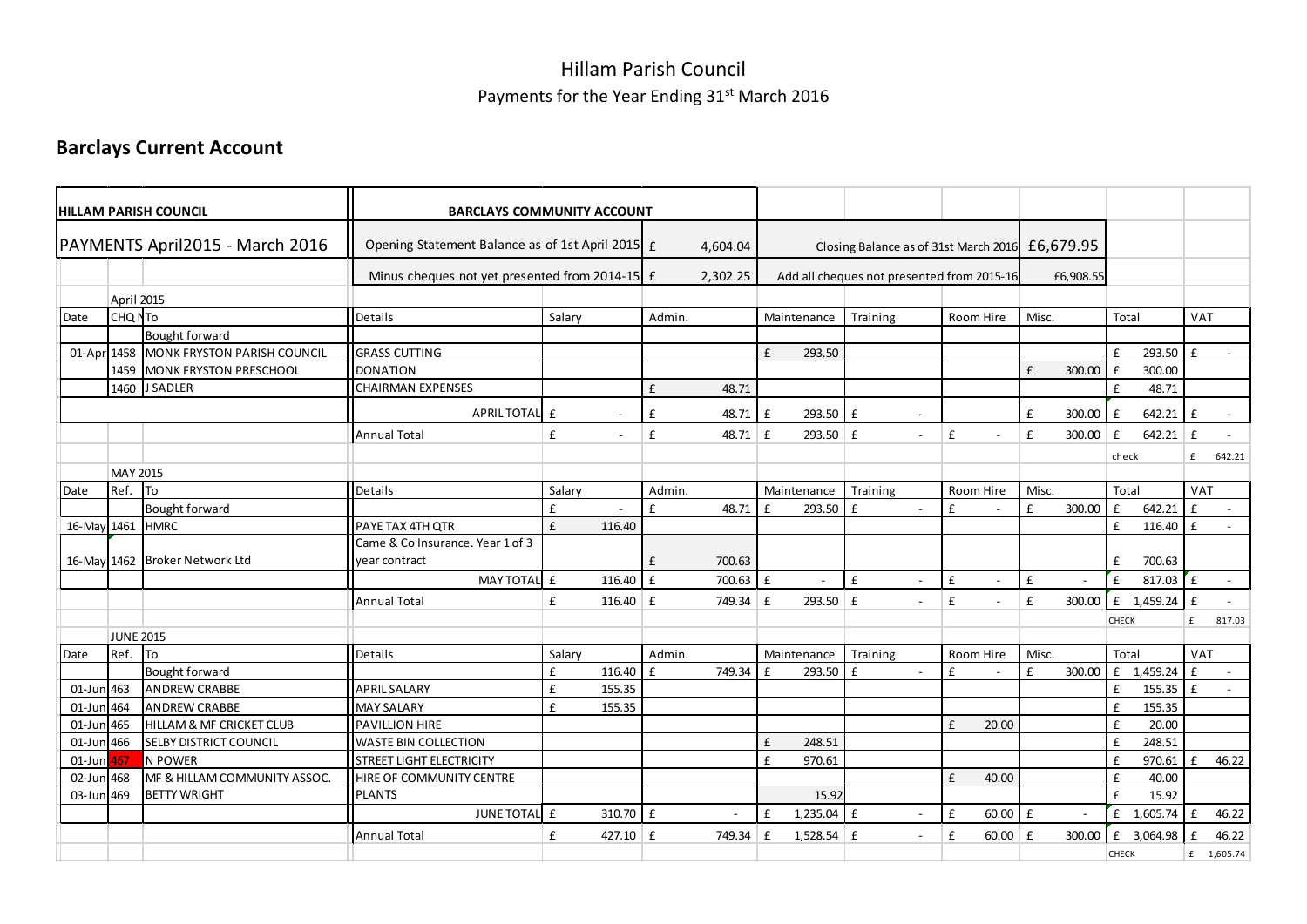|            | <b>JULY 2015</b> |                                        |                               |        |              |             |        |              |              |              |                          |           |           |              |        |       |            |                        |
|------------|------------------|----------------------------------------|-------------------------------|--------|--------------|-------------|--------|--------------|--------------|--------------|--------------------------|-----------|-----------|--------------|--------|-------|------------|------------------------|
| Date       | Ref.             | <b>I</b> To                            | Details                       | Salary |              | Admin.      |        |              | Maintenance  | Training     |                          |           | Room Hire | Misc.        |        | Total |            | <b>VAT</b>             |
|            |                  | Bought forward                         |                               | £      | 427.10       | £           | 749.34 | $\mathbf{f}$ | 1,528.54     | $\mathbf{f}$ |                          | £         | 60.00     | £            | 300.00 |       | £ 3,064.98 | £<br>46.22             |
| 01-Jul 470 |                  | <b>CSR ELECTRICAL</b>                  | <b>STREET LIGHT REPAIRS</b>   |        |              |             |        | £            | 1,359.25     |              |                          |           |           |              |        |       | £ 1,359.25 | f<br>226.54            |
| 01-Jul 471 |                  | <b>THIRSK COMMUNITY CARE ASSOC</b>     | PAYROLL ADMIN APR-JUNE        |        |              | £           | 38.25  |              |              |              |                          |           |           |              |        | £     | 38.25      |                        |
| 01-Jul 472 |                  | <b>ANDREW CRABBE</b>                   | <b>JUNE SALARY</b>            | £      | 155.35       |             |        |              |              |              |                          |           |           |              |        | £     | 155.35     |                        |
| 01-Jul 473 |                  | <b>HMRC</b>                            | <b>PAYE TAX 1ST OTR</b>       | £      | 116.40       |             |        |              |              |              |                          |           |           |              |        | £     | 116.40     |                        |
|            |                  |                                        | JULY TOTALS £                 |        | 271.75       | l £         | 38.25  | l £          | $1,359.25$ £ |              |                          | £         |           | $\mathbf{f}$ | $\sim$ | £     | 1,669.25   | f<br>226.54            |
|            |                  |                                        | <b>Annual Total</b>           | £      | $698.85$ £   |             | 787.59 | £            | $2,887.79$ £ |              | $\sim$                   | £         | $60.00$ £ |              | 300.00 | £     | 4,734.23   | £ 272.76               |
|            |                  |                                        |                               |        |              |             |        |              |              |              |                          |           |           |              |        | CHECK |            | £ 1,669.25             |
|            | <b>AUG 2015</b>  |                                        |                               |        |              |             |        |              |              |              |                          |           |           |              |        |       |            |                        |
| Date       | Ref.             | <b>I</b> To                            | Details                       | Salary |              | Admin.      |        |              | Maintenance  | Training     |                          |           | Room Hire | Misc.        |        | Total |            | VAT                    |
|            |                  | Bought forward                         |                               | £      | 698.85       | $\mathbf f$ | 787.59 | $\mathbf{f}$ | 2,887.79     | £            | $\overline{\phantom{a}}$ | £         | 60.00     | £            | 300.00 | £     | 4,734.23   | £ 272.76               |
| 05-Aug 474 |                  | <b>ANDREW CRABBE</b>                   | <b>JULY SALARY</b>            | £      | 155.34       |             |        |              |              |              |                          |           |           |              |        | £     | 155.34     |                        |
| 05-Aug 475 |                  | <b>SG PARKIN LANDSCAPES</b>            | HEDGE CUT/PATH STRIM INV 1341 |        |              |             |        | £            | 105.00       |              |                          |           |           |              |        | £     | 105.00     |                        |
|            |                  |                                        | AUGUST TOTALS E               |        | 155.34       | £           |        | $\mathbf{f}$ | 105.00       | $\mathbf{f}$ |                          | £         |           | $\mathbf{f}$ | $\sim$ | £     | 260.34     | $\pmb{\mathsf{f}}$     |
|            |                  |                                        | <b>Annual Total</b>           | £      | 854.19       | £           | 787.59 | £            | $2,992.79$ £ |              | $\blacksquare$           | £         | 60.00     | Ι£           | 300.00 | £     | 4,994.57   | f<br>272.76            |
|            |                  |                                        |                               |        |              |             |        |              |              |              |                          |           |           |              |        | CHECK |            | 260.34<br>£            |
|            |                  |                                        |                               |        |              |             |        |              |              |              |                          |           |           |              |        |       |            |                        |
|            | <b>SEPT 2015</b> |                                        |                               |        |              |             |        |              |              |              |                          |           |           |              |        |       |            |                        |
| Date       | Ref.             | lTo                                    | Details                       | Salary |              | Admin.      |        |              | Maintenance  | Training     |                          | Room Hire |           | Misc.        |        | Total |            | <b>VAT</b>             |
|            |                  | Bought forward                         |                               | £      | 854.19       | £           | 787.59 | £            | 2,992.79     | $\mathbf{f}$ |                          | £         | 60.00     | £            | 300.00 | £     | 4,994.57   | £ 272.76               |
| 02-Sep 476 |                  | <b>CANCELLED - MISSING CHEQUE STUB</b> |                               |        |              |             |        |              |              |              |                          |           |           |              |        | £     |            |                        |
| 02-Sep     |                  | <b>SG PARKIN LANDSCAPES</b>            | <b>GRASS CUTTING INV 1327</b> |        |              |             |        | £            | 435.00       |              |                          |           |           |              |        | £     | 435.00     |                        |
| 02-Sep 478 |                  | <b>CANCELLED</b>                       |                               |        |              |             |        |              |              |              |                          |           |           |              |        | £     |            |                        |
| $02-Sep$   |                  | <b>ANDREW CRABBE</b>                   | <b>AUGUST SALARY</b>          | £      | 182.81       |             |        |              |              |              |                          |           |           |              |        | £     | 182.81     |                        |
| 25-Sep 480 |                  | <b>ANDREW CRABBE</b>                   | SEPTEMBER SALARY              | £      | 161.96       |             |        |              |              |              |                          |           |           |              |        | £     | 161.96     |                        |
| 25-Sep 481 |                  | <b>SDC</b>                             | <b>ELECTION COSTS</b>         |        |              | £           | 44.32  |              |              |              |                          |           |           |              |        | £     | 44.32      |                        |
| 25-Sep 482 |                  | <b>HMRC</b>                            | PAYE TAX 2ND QTR              | £      | 116.00       |             |        |              |              |              |                          |           |           |              |        | £     | 116.00     |                        |
| 25-Sep 483 |                  | THIRSK COMMUNITY CARE ASSOC            | PAYROLL ADMIN                 |        |              | £           | 38.25  |              |              |              |                          |           |           |              |        | £     | 38.25      |                        |
|            |                  |                                        | SEPTEMBER TOTALS E            |        | 460.77       | $\mathbf f$ | 82.57  | l £          | 435.00       | E            |                          | £         |           | £            | $\sim$ | £     | 978.34     | $\mathbf f$<br>$\sim$  |
|            |                  |                                        | <b>Annual Total</b>           | £      | $1,314.96$ £ |             | 870.16 | ∣ £          | $3,427.79$ £ |              | $\overline{\phantom{a}}$ | £         | 60.00     | £            | 300.00 | £     | 5,972.91   | $\mathbf{f}$<br>272.76 |
|            |                  |                                        |                               |        |              |             |        |              |              |              |                          |           |           |              |        | CHECK |            | 978.34<br>£            |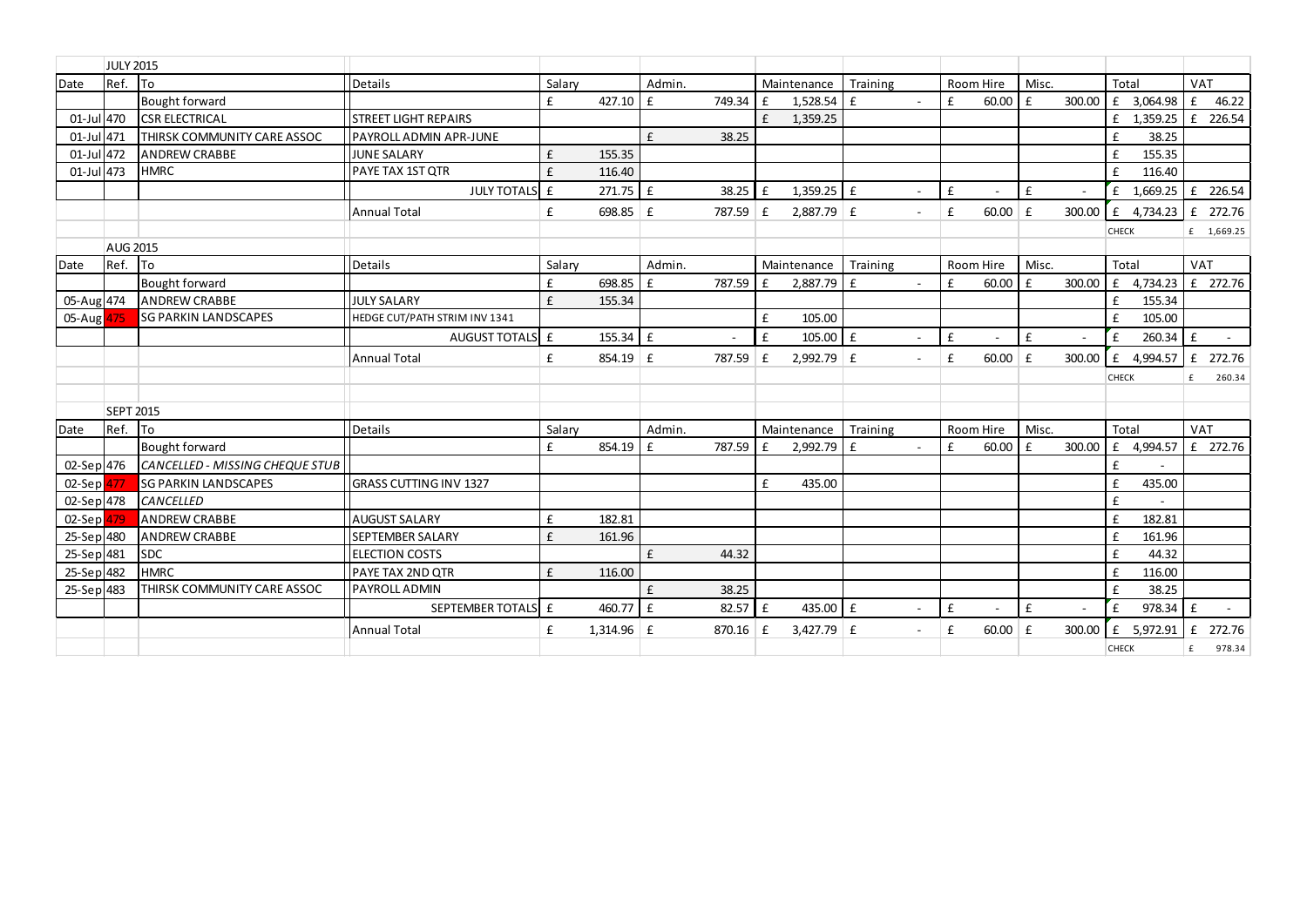| Date       | Ref.    | <b>To</b>                                                            | <b>Details</b>                  | Salary |              | Admin.       |                     |              | Maintenance  | Training                       |   | Room Hire  | Misc.        |          | Total |                                    | <b>VAT</b>     |            |
|------------|---------|----------------------------------------------------------------------|---------------------------------|--------|--------------|--------------|---------------------|--------------|--------------|--------------------------------|---|------------|--------------|----------|-------|------------------------------------|----------------|------------|
|            |         | Bought forward                                                       |                                 | £      | 1,314.96     | $\mathbf{f}$ | 870.16              | £            | 3,427.79     | $\mathbf{f}$<br>$\sim$         | £ | 60.00      | $\mathbf{f}$ | 300.00   |       | £ 5,972.91                         |                | £ 272.76   |
| 07-Oct 484 |         | <b>IPKF LITTLEJOHN</b>                                               | <b>ANNUAL RETURN AUDIT FEE</b>  |        |              | £            | 156.00              |              |              |                                |   |            |              |          | £     | 156.00                             |                |            |
| 07-Oct 485 |         | MALCOLM WALTON                                                       | <b>BACKDATED ACCOUNTS ADMIN</b> |        |              | £            | 142.30              |              |              |                                |   |            |              |          | £     | 142.30                             |                |            |
| 07-Oct 486 |         | <b>CANCELLED</b>                                                     |                                 |        |              |              |                     |              |              |                                |   |            |              |          | £     |                                    |                |            |
| 07-Oct 487 |         | MF, HILLAM & BURTON SALMON JOINT<br><b>BURIAL COMMITTEE</b>          | PRECEPT 15/16                   |        |              |              |                     |              |              |                                |   |            | $\mathbf{f}$ | 895.72   | £     | 895.72                             |                |            |
|            |         |                                                                      | OCTOBER TOTALS E                |        | $\sim$       | £            | $298.30 \text{ }$ £ |              | $\sim$       | $\mathbf{f}$<br>$\overline{a}$ | f |            | $\mathbf{f}$ | 895.72   |       | $f = 1,194.02$ f                   |                |            |
|            |         |                                                                      | <b>Annual Total</b>             | £      | $1,314.96$ £ |              | $1,168.46$ £        |              | $3,427.79$ £ | $\sim$                         | £ | 60.00      | $\mathbf{f}$ | 1,195.72 |       | £ 7,166.93 $\left  \right. 272.76$ |                |            |
|            |         |                                                                      |                                 |        |              |              |                     |              |              |                                |   |            |              |          | CHECK |                                    |                | £ 1,194.02 |
|            |         | NOVEMBER 2015                                                        |                                 |        |              |              |                     |              |              |                                |   |            |              |          |       |                                    |                |            |
| Date       | Ref. To |                                                                      | <b>Details</b>                  | Salary |              | Admin.       |                     |              | Maintenance  | Training                       |   | Room Hire  | Misc.        |          | Total |                                    | VAT            |            |
|            |         | Bought forward                                                       |                                 | £      | 1,314.96     | $\mathbf{f}$ | 1,168.46            | £            | 3,427.79     | £<br>$\sim$                    | £ | 60.00      | £            | 1,195.72 |       | £ 7,166.93 $E$ 272.76              |                |            |
| 04-Nov 488 |         | JEAN COLLINSON                                                       | <b>POPPY WREATH</b>             |        |              |              |                     | £            | 20.00        |                                |   |            |              |          | £     | 20.00                              |                |            |
| 04-Nov 489 |         | <b>BETTY WRIGHT</b>                                                  | SHRUBS from priory roses        |        |              |              |                     | £            | 21.00        |                                |   |            |              |          | £     | $21.00$ E                          |                | 3.50       |
| 04-Nov 490 |         | SG PARKIN LANDSCAPES INV 1435 & 1400   GRASS CUTTING INV 1435 & 1400 |                                 |        |              |              |                     | £            | 580.00       |                                |   |            |              |          | £     | 580.00                             |                |            |
| 07-Oct 491 |         | <b>MFHCA</b>                                                         | <b>COMMUNITY CENTRE HIRE</b>    |        |              |              |                     |              |              |                                | £ | 40.00      |              |          | £     | 40.00                              |                |            |
|            |         |                                                                      | NOVEMBER TOTALS E               |        |              | £            |                     | £            | $621.00$ £   |                                | £ | 40.00      | $\mathbf{f}$ |          | £     | 661.00                             | $\mathsf{I}$ f | 3.50       |
|            |         |                                                                      | <b>Annual Total</b>             | £      | $1,314.96$ £ |              | $1,168.46$ £        |              | $4,048.79$ £ | $\sim$                         | £ | 100.00     | £            | 1,195.72 |       | £ 7,827.93 $E$                     |                | 276.26     |
|            |         |                                                                      |                                 |        |              |              |                     |              |              |                                |   |            |              |          | CHECK |                                    | £              | 661.00     |
|            |         | <b>DECEMBER 2015</b>                                                 |                                 |        |              |              |                     |              |              |                                |   |            |              |          |       |                                    |                |            |
| Date       | Ref. To |                                                                      | <b>Details</b>                  | Salarv |              | Admin.       |                     |              | Maintenance  | Training                       |   | Room Hire  | Misc.        |          | Total |                                    | <b>VAT</b>     |            |
|            |         | Bought forward                                                       |                                 | £      | 1,314.96     | £            | 1,168.46            | £            | 4,048.79     | £<br>$\sim$                    | £ | 100.00     | £            | 1,195.72 |       | £ 7,827.93 $E$ 276.26              |                |            |
| 02-Dec 492 |         | <b>YLCA</b>                                                          | TRAINING: CLERK ACC & FINANCE   |        |              |              |                     |              |              | $\mathbf{f}$<br>115.00         |   |            |              |          | £     | 115.00                             |                |            |
| 02-Dec 493 |         | MONK FRYSTON PARISH COUNCIL                                          | COST)                           |        |              |              |                     | £            | 80.00        |                                |   |            |              |          | £     | 80.00                              |                |            |
| 02-Dec 494 |         | <b>IMFHCA</b>                                                        | <b>COMMUNITY CENTRE HIRE</b>    |        |              |              |                     |              |              |                                | £ | 50.00      |              |          | £     | 50.00                              |                |            |
| 02-Dec 495 |         | MALCOLM WALTON                                                       | <b>NEW CLERK CONSULTATION</b>   |        |              |              |                     |              |              | 83.93                          |   |            |              |          | £     | 83.93                              |                |            |
| 02-Dec 496 |         | <b>J SADLER</b>                                                      | <b>EXPENSES</b>                 |        |              |              | 43.51               |              |              |                                |   |            |              |          | £     | 43.51                              |                | 2.62       |
|            |         |                                                                      | DECEMBER TOTALS E               |        | $\sim$       | £            | 43.51               | $\mathbf{f}$ | 80.00        | 198.93<br>£                    | £ | 50.00      | $\mathbf{f}$ |          | £     | 372.44                             | $\mathsf{E}$   | 2.62       |
|            |         |                                                                      | <b>Annual Total</b>             | £      | $1,314.96$ £ |              | $1,211.97$ $E$      |              | 4,128.79 $E$ | $198.93 \mid f$                |   | $150.00$ £ |              | 1,195.72 | £     | 8,200.37                           | f              | 278.88     |
|            |         |                                                                      |                                 |        |              |              |                     |              |              |                                |   |            |              |          |       |                                    | £              | 372.44     |

|            |         | JANUARY 2015                        |                             |        |                   |        |          |              |                 |                 |       |                          |              |            |            |          |
|------------|---------|-------------------------------------|-----------------------------|--------|-------------------|--------|----------|--------------|-----------------|-----------------|-------|--------------------------|--------------|------------|------------|----------|
| Date       | Ref. To |                                     | Details                     | Salary |                   | Admin. |          | Maintenance  | Training        | Room Hire       | Misc. |                          | Total        |            | <b>VAT</b> |          |
|            |         | Bought forward                      |                             |        | $1,314.96 \mid f$ |        | 1,211.97 | 4,128.79     | 198.93          | 150.00          |       | 1,195.72                 |              | 8,200.37   |            | 278.88   |
| 06-Jan 497 |         | <b>JJANIK</b>                       | <b>DECEMBER SALARY</b>      |        | 160.56            |        |          |              |                 |                 |       |                          |              | 160.56     |            |          |
| 06-Jan 498 |         | <b>HMRC</b>                         | PAYE TAX Q3                 |        | 37.40             |        |          |              |                 |                 |       |                          |              | 37.40      |            |          |
| 06-Jan 499 |         | <b>ITHIRSK COMMUNITY CARE ASSOC</b> | <b>PAYROLL ADMIN</b>        |        |                   |        | 38.25    |              |                 |                 |       |                          |              | 38.25      |            |          |
| 06-Jan 500 |         | <b>VOIDED - CLERK ERROR</b>         |                             |        |                   |        |          |              |                 |                 |       |                          |              |            |            |          |
| 06-Jan 501 |         | <b>JJANIK</b>                       | <b>ISTATIONERY EXPENSES</b> |        |                   |        | 30.26    |              |                 |                 |       |                          |              | 30.26      |            |          |
|            |         |                                     | JANUARY TOTALS E            |        | $197.96 \tE$      |        | 68.51    |              |                 |                 |       | $\overline{\phantom{0}}$ |              | $266.47$ £ |            |          |
|            |         |                                     | <b>Annual Total</b>         |        | $1,512.92$ £      |        | 1,280.48 | $4,128.79$ £ | $198.93 \mid f$ | $150.00 \mid f$ |       | 1,195.72                 | £            | 8,466.84   |            | £ 278.88 |
|            |         |                                     |                             |        |                   |        |          |              |                 |                 |       |                          | <b>CHECK</b> |            |            | 266.47   |